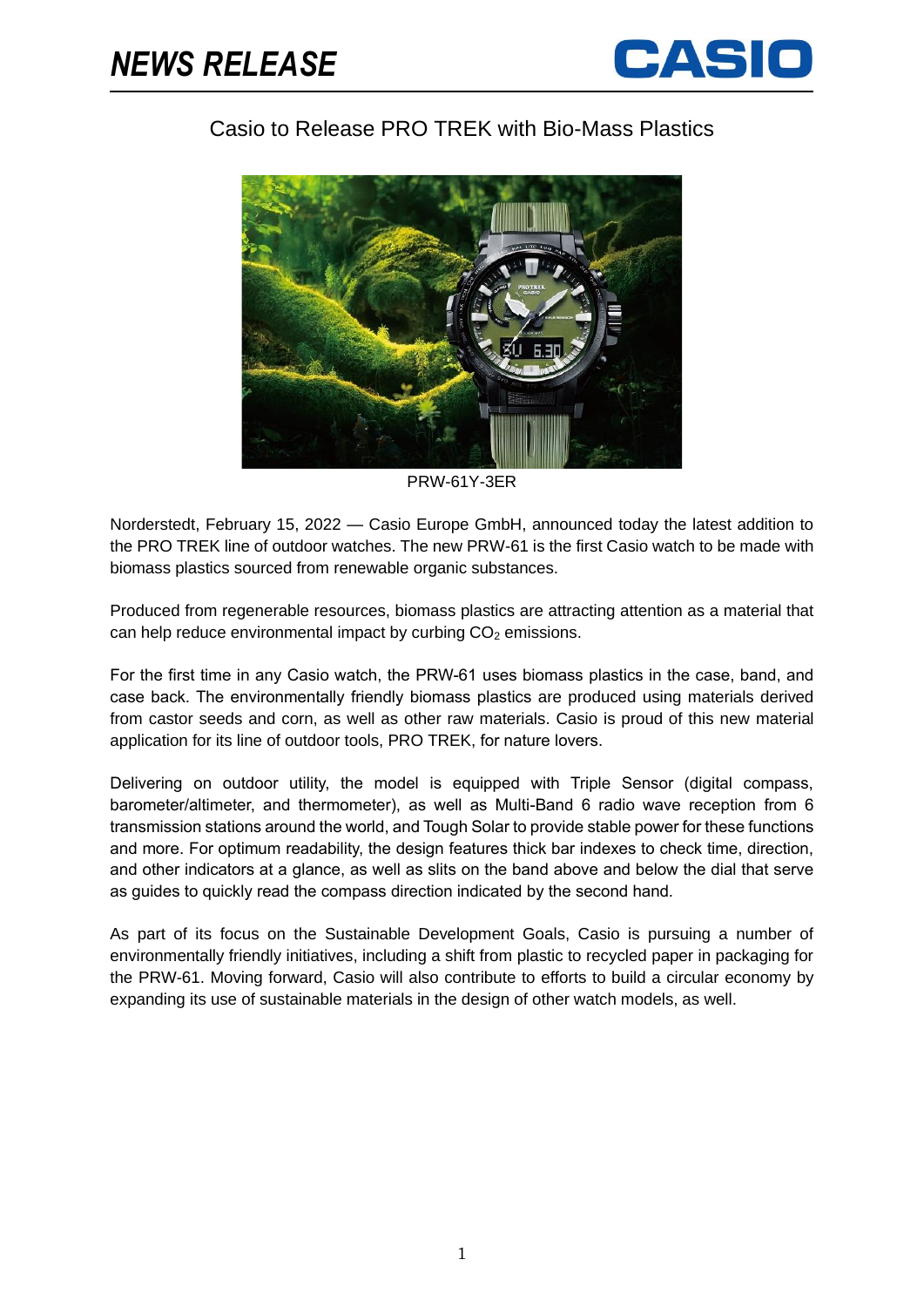

PRW-61Y-3ER PRW-61-1AER



Biomass plastics

## ■Promotion movie: [https://youtu.be/-5H\\_wb05-9A](https://youtu.be/-5H_wb05-9A)

## **Specifications** Construction Low-temperature resistant (–10°C/14°F) Water Resistance | 10 bar Radio Frequency 77.5 kHz (DCF77: Germany); 60 kHz (MSF: UK); 60 kHz (WWVB: USA); 40 kHz (JJY: Fukushima, Japan) / 60 kHz (JJY: Kyushu, Japan); 68.5 kHz (BPC: China) Radio Wave Reception Automatic reception up to six times a day (except for use in China: up to five times a day); manual reception Digital Compass Measures and displays direction as one of 16 points; measuring range: 0° to 359°; 60 seconds continuous measurement; hand indication of north; bidirectional calibration and magnetic declination correction **Barometer** Measuring range: 260 hPa to 1,100 hPa (7.65 inHg to 32.45 inHg); measuring unit: 1hPa (0.05inHg); atmospheric pressure change indicator (±10hPa/1hPa); atmospheric pressure tendency graph; barometric pressure tendency information alarm Altimeter Measuring range: -700 m to 10,000 m (-2,300 ft. to 32,800 ft.); measuring unit: 1 m (5 ft.); manual memory measurements (up to 30 records, each including altitude, date, time); auto log data (high/low altitudes, cumulative ascent and descent); altitude change indicator (±100m/5m, ±1000m/50m); other: relative altitude readings; measurement interval setting (every 5 seconds / every 2 minutes)